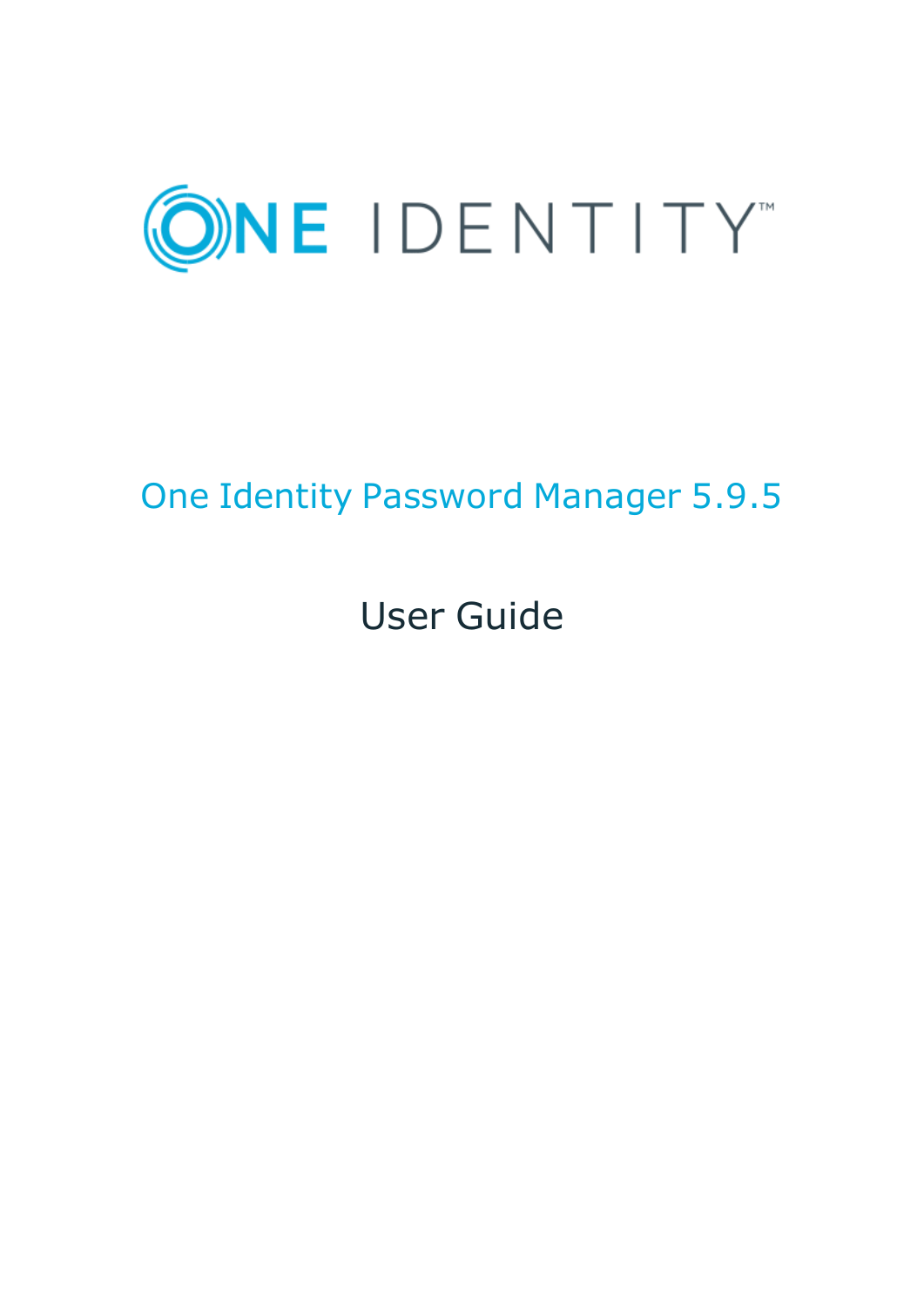### **Copyright 2020 One Identity LLC.**

#### **ALL RIGHTS RESERVED.**

This guide contains proprietary information protected by copyright. The software described in this guide is furnished under a software license or nondisclosure agreement. This software may be used or copied only in accordance with the terms of the applicable agreement. No part of this guide may be reproduced or transmitted in any form or by any means, electronic or mechanical, including photocopying and recording for any purpose other than the purchaser's personal use without the written permission of One Identity LLC .

The information in this document is provided in connection with One Identity products. No license, express or implied, by estoppel or otherwise, to any intellectual property right is granted by this document or in connection with the sale of One Identity LLC products. EXCEPT AS SET FORTH IN THE TERMS AND CONDITIONS AS SPECIFIED IN THE LICENSE AGREEMENT FOR THIS PRODUCT, ONE IDENTITY ASSUMES NO LIABILITY WHATSOEVER AND DISCLAIMS ANY EXPRESS, IMPLIED OR STATUTORY WARRANTY RELATING TO ITS PRODUCTS INCLUDING, BUT NOT LIMITED TO, THE IMPLIED WARRANTY OF MERCHANTABILITY, FITNESS FOR A PARTICULAR PURPOSE, OR NON-INFRINGEMENT. IN NO EVENT SHALL ONE IDENTITY BE LIABLE FOR ANY DIRECT, INDIRECT, CONSEQUENTIAL, PUNITIVE, SPECIAL OR INCIDENTAL DAMAGES (INCLUDING, WITHOUT LIMITATION, DAMAGES FOR LOSS OF PROFITS, BUSINESS INTERRUPTION OR LOSS OF INFORMATION) ARISING OUT OF THE USE OR INABILITY TO USE THIS DOCUMENT, EVEN IF ONE IDENTITY HAS BEEN ADVISED OF THE POSSIBILITY OF SUCH DAMAGES. One Identity makes no representations or warranties with respect to the accuracy or completeness of the contents of this document and reserves the right to make changes to specifications and product descriptions at any time without notice. One Identity does not make any commitment to update the information contained in this document.

If you have any questions regarding your potential use of this material, contact:

One Identity LLC. Attn: LEGAL Dept 4 Polaris Way Aliso Viejo, CA 92656

Refer to our Web site ([http://www.OneIdentity.com](http://www.oneidentity.com/)) for regional and international office information.

#### **Patents**

One Identity is proud of our advanced technology. Patents and pending patents may apply to this product. For the most current information about applicable patents for this product, please visit our website at [http://www.OneIdentity.com/legal/patents.aspx](http://www.oneidentity.com/legal/patents.aspx).

#### **Trademarks**

One Identity and the One Identity logo are trademarks and registered trademarks of One Identity LLC. in the U.S.A. and other countries. For a complete list of One Identity trademarks, please visit our website at [www.OneIdentity.com/legal](http://www.oneidentity.com/legal). All other trademarks are the property of their respective owners.

#### **Legend**

- **WARNING: A WARNING icon indicates a potential for property damage, personal injury, or death.**
- **CAUTION: A CAUTION icon indicates potential damage to hardware or loss of data if instructions are not followed.**
- IMPORTANT, NOTE, TIP, MOBILE, or VIDEO: An information icon indicates supporting Œ information.

Password Manager User Guide Updated - November 2020 Version - 5.9.5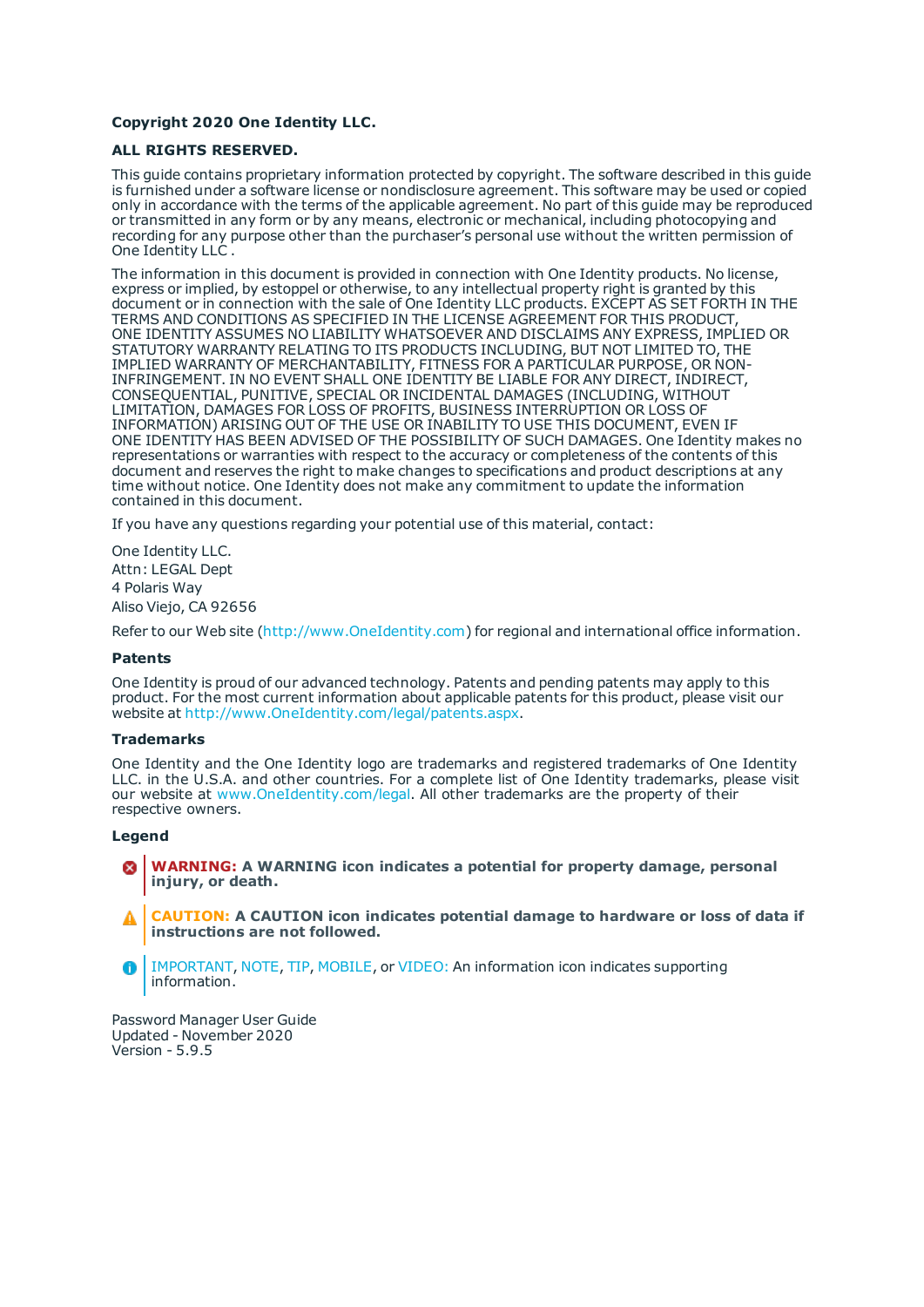# **Contents**

| Using a Passcode to Create or Update Your Questionsand Answers Profile  8 |  |
|---------------------------------------------------------------------------|--|
|                                                                           |  |
|                                                                           |  |
|                                                                           |  |
|                                                                           |  |
|                                                                           |  |
|                                                                           |  |
|                                                                           |  |
|                                                                           |  |
|                                                                           |  |
|                                                                           |  |
|                                                                           |  |
|                                                                           |  |
|                                                                           |  |
|                                                                           |  |
|                                                                           |  |
|                                                                           |  |
|                                                                           |  |
|                                                                           |  |

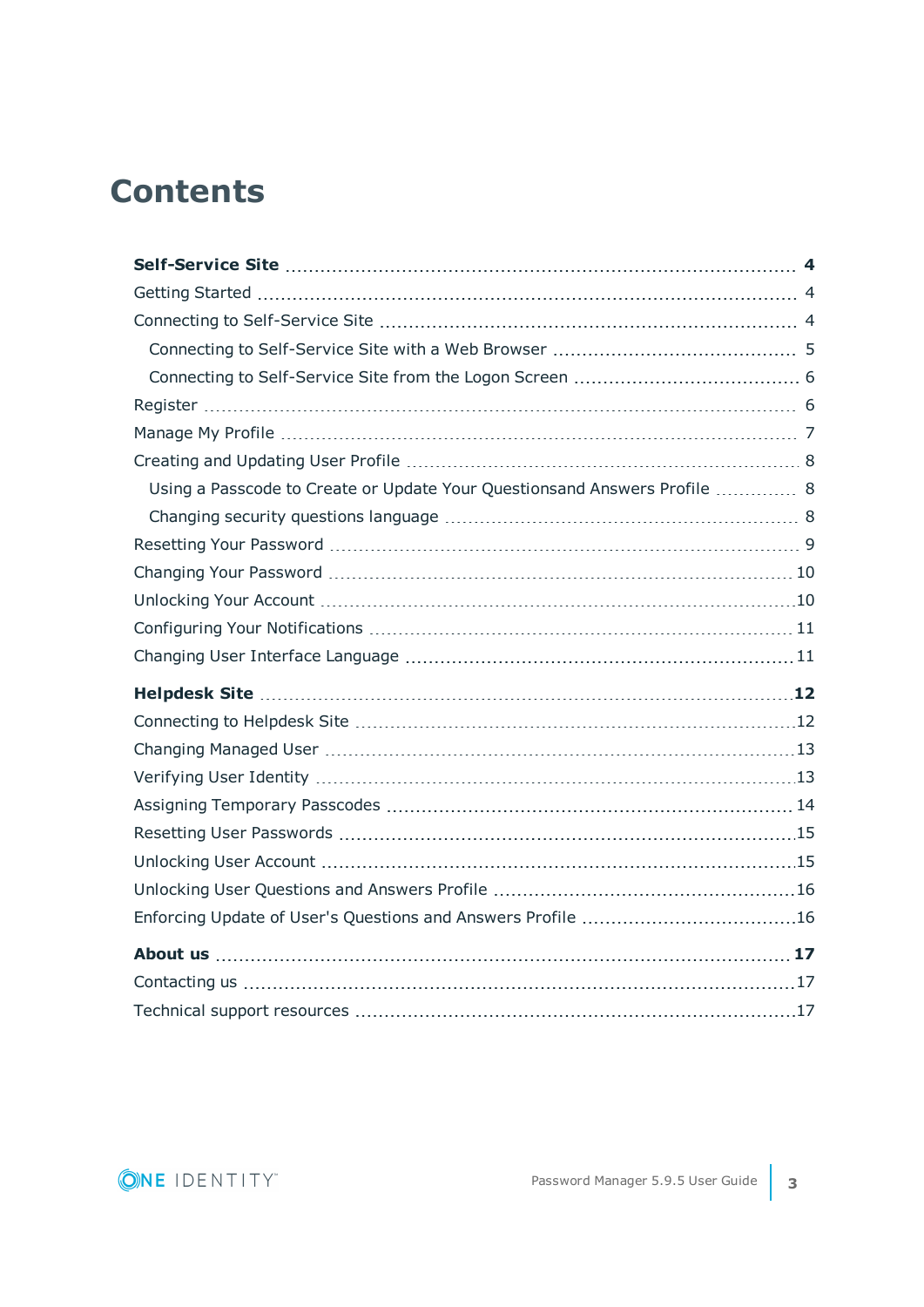# **Self-Service Site**

- <span id="page-3-0"></span>• Getting [Started](#page-3-1)
- Connecting to [Self-Service](#page-3-2) Site
- [Register](#page-5-1)
- [Manage](#page-6-0) My Profile
- Creating and Updating User Profile
- Resetting User [Passwords](#page-14-0)
- Changing Your [Password](#page-9-0)
- [Unlocking](#page-9-1) Your Account
- Configuring Your [Notifications](#page-10-0)
- Changing User Interface [Language](#page-10-1)

## <span id="page-3-1"></span>**Getting Started**

To start using Password Manager, you must register with Password Manager by creating your personal Questions and Answers profile. For step-by-step procedure on how to create your private Questions and Answers (Q&A) profile, see Creating and [Updating](#page-7-0)  User [Profile](#page-7-0) on page 8.

The topics covered in this section will provide you the information you need to create your personal Q&A profile and perform password management tasks by using the Password Manager Self-Service site.

# <span id="page-3-2"></span>**Connecting to Self-Service Site**

You can connect to the Self-Service site either by using a Web browser or from the Windows logon screen, if the administrator has configured Password Manager to allow you to open the Self-Service site from the Windows logon screen.



**4**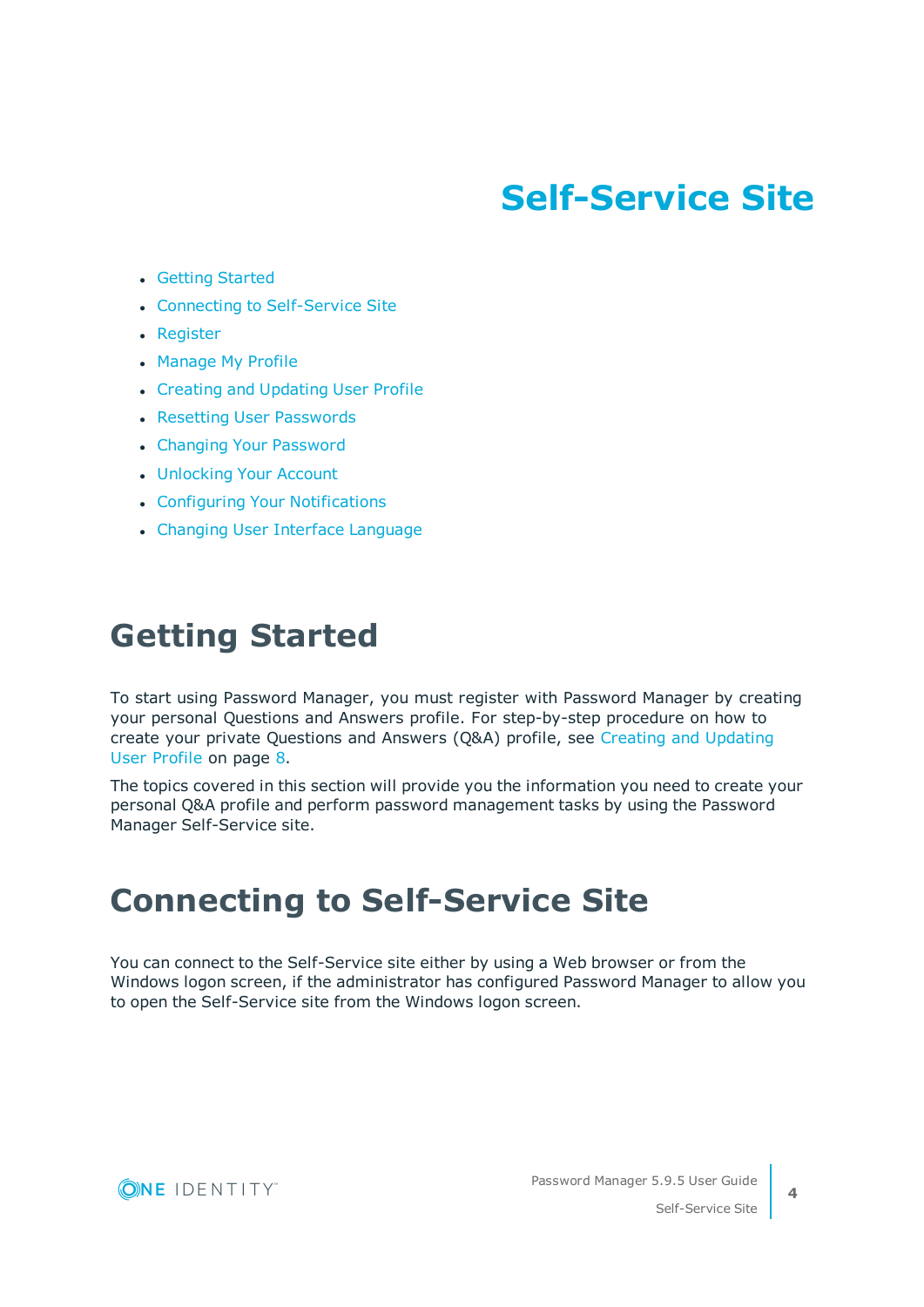## <span id="page-4-0"></span>**Connecting to Self-Service Site with a Web Browser**

You can open the Self-Service site by clicking the desktop or Start menu shortcut to the site. If there are no such shortcuts on your computer, you can open the site by entering the Self-Service site URL in your Web browser. You can obtain the URL path to the Self-Service site from your system administrator.

## *To connect to the Self-Service site using a Web browser*

1. Connect to the Self-Service site by typing the Self-Service site URL in the address bar of your Web browser. By default, the URL is http://<ComputerName>/PMUser/ (or http://<ComputerName>/PMUserADLDS/ for Password Manager for AD LDS version), where <ComputerName> is the name of the computer on which Password Manager is installed.

You can obtain the computer name from your system administrator.

- 2. On the Self-Service site type in your user name or a part of your user name or your email in the displayed text box.
	- Œ NOTE: When specifying your user account, you can use any of the following formats:
		- <sup>l</sup> <*user\_name*>,
		- <sup>l</sup> <*domain*>\<*user\_name*>, or
		- <sup>l</sup> <*user\_name*>@<*domain*>,
		- or any other value you use to log in.
- 3. Select your location from the **Location** list box.
- 4. This setting is optional and appears only if the administrator has configured it.
- 5. If more than one account is found, identify and select your account under **Search Results**.
- 6. By default, on the **Home** page, you can perform the following tasks:

### **Table 1: Home page**

| Task                                                                                       | <b>Reference</b>                                |
|--------------------------------------------------------------------------------------------|-------------------------------------------------|
| Register with Password Manager or<br>update your personal Questions and<br>Answers profile | Creating and Updating User Profile on<br>page 8 |
| Reset your forgotten passwords                                                             | Resetting Your Password on page 9               |
| Change your passwords                                                                      | Changing Your Password on page 10               |
| Unlock your account                                                                        | Unlocking User Account on page 15               |

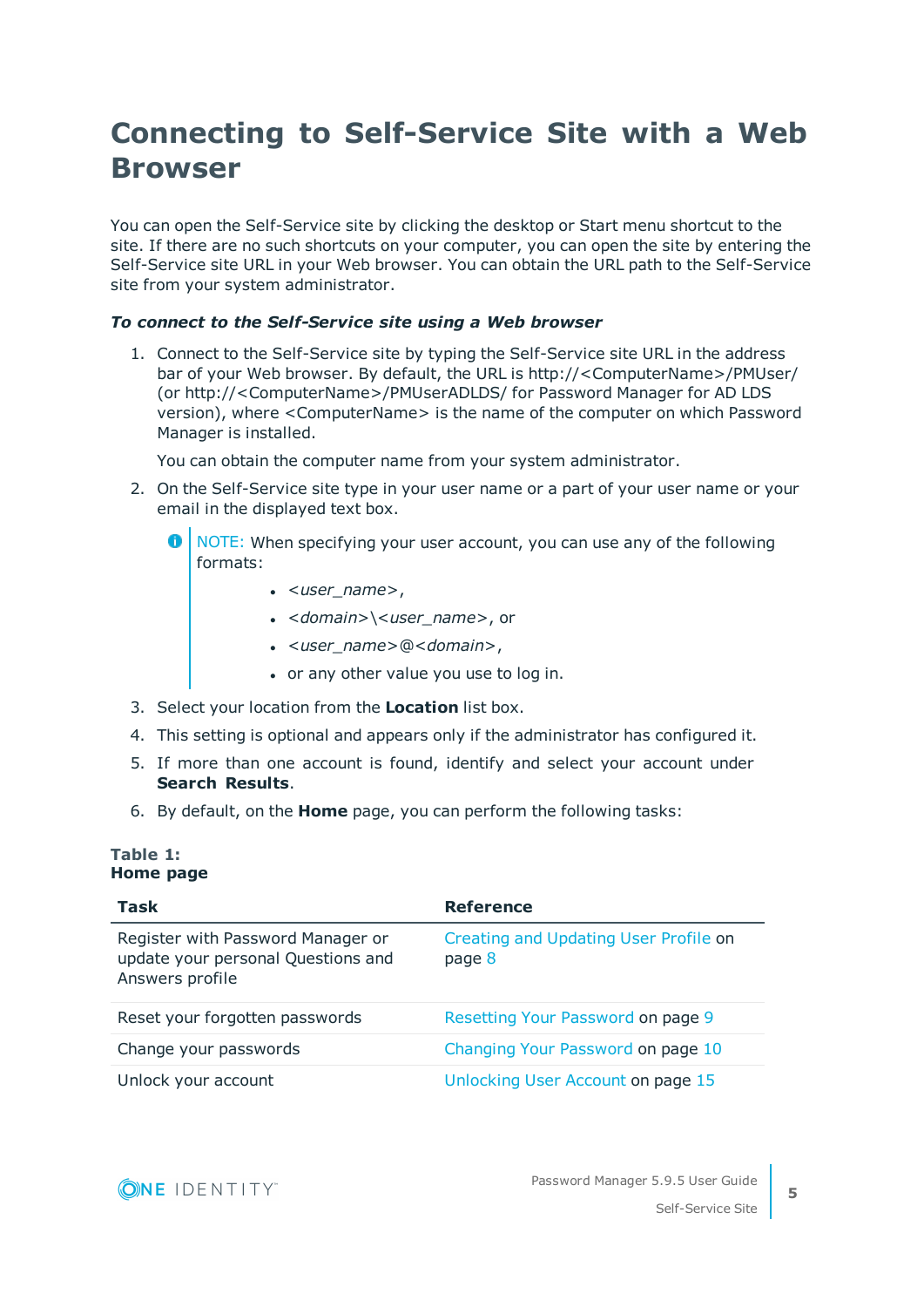| Task                       | <b>Reference</b>                       |
|----------------------------|----------------------------------------|
| Set up email notifications | Configuring Your Notifications on page |

If you cannot find your account in the search results, follow the instructions on the screen.

If you enter a part of your account name, several matches may be found. In this case you will see a list of user names followed by descriptions. Select your account name from this list.

## <span id="page-5-0"></span>**Connecting to Self-Service Site from the Logon Screen**

If your account is locked, and if you forgot your user name or your password, you can access the Self-Service site from the Windows logon screen, provided that the administrator has configured Password Manager to allow you to open the Self-Service site from the Windows logon screen.

## *To connect to the Self-Service site from the Windows logon screen on a computer running Windows 7 operating system*

- 1. Press **Ctrl+Alt+Delete.**
- 2. Select your user tile and click the **Forgot My Password** command link on the Windows logon screen.

## *To connect to the Self-Service site from the Windows logon screen on a computer running Windows 8 or later operating system*

- 1. Press **Ctrl+Alt+Delete.**
- 2. Select your user tile on the Windows logon screen.
- <span id="page-5-1"></span>3. Click **Sign-in options** and select the Password Manager icon.

# **Register**

Use this workflow to select which registration methods to use for registration.

**Register** workflow allows the users to configure, which registration methods to use for registration. However, the registration methods depend on what the administrator has enabled for Self-Service site. Following are the three methods, available for the users to register in the User site.



**O** NOTE: You can change the user interface language. For more information see Changing User Interface [Language](#page-10-1) on page 11.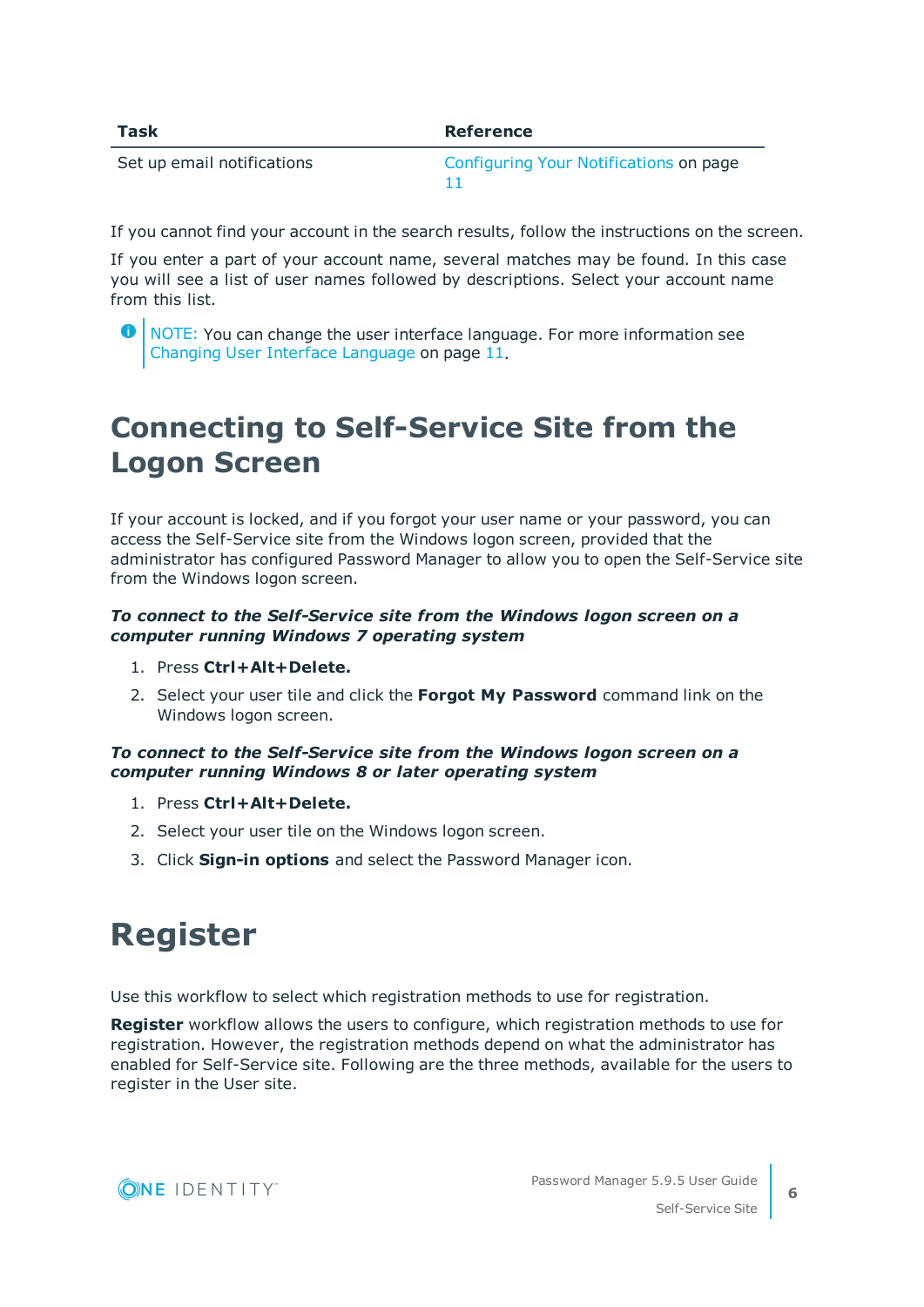- Corporate authentication
- Security questions
- Personal contact method: Email and Mobile

**O** NOTE: Either one or multiple methods can be available for registration.

The users must register, using the method that is set as mandatory for registration by the administrator. After registering with the mandatory method, users can choose to update using the other available methods.

## <span id="page-6-0"></span>**Manage My Profile**

Use this activity to update questions and answers, corporate mobile number and email address, or personal contact details on the Self-Service site. The registration methods depend on what the administrator has enabled for Self-Service site. For the first time users, the "Register" workflow shall be enabled and the "Manage My Profile" workflow shall be disabled until they register. The users can select one of the following methods.

- Corporate authentication
- Security questions
- Personal contact method: Email and Mobile

**Corporate authentication**:Update the corporate authentication method, only if the administrator has enabled the option to update if the mobile number and email address is not available on the Active Directory.

**Security questions**: Update the set of question and answers.

**Email**: Update the email id in the textbox and, click **Next** to update the email address.

**Mobile**: Update the mobile number in the textbox and, click **Next** to update the mobile number.

**Upgrade scenario**: **Manage My Profile** workflow will be available only for registered users who have already registered using the available registration method on the Self-

Service site. The user can identify the methods available for update, by  $\blacktriangledown$  (green) or  $\blacktriangledown$ (red) color icons. After the user sets a value for any of the available authentication

methods either through **Register** or **Manage My Profile** workflow, a  $\blacksquare$  (green) color

icon is displayed against the specific registration method. If the  $\blacktriangle$  (red) color icon is displayed against any registration method, it indicates that the user has not used that registration method or set any value in Active Directory.

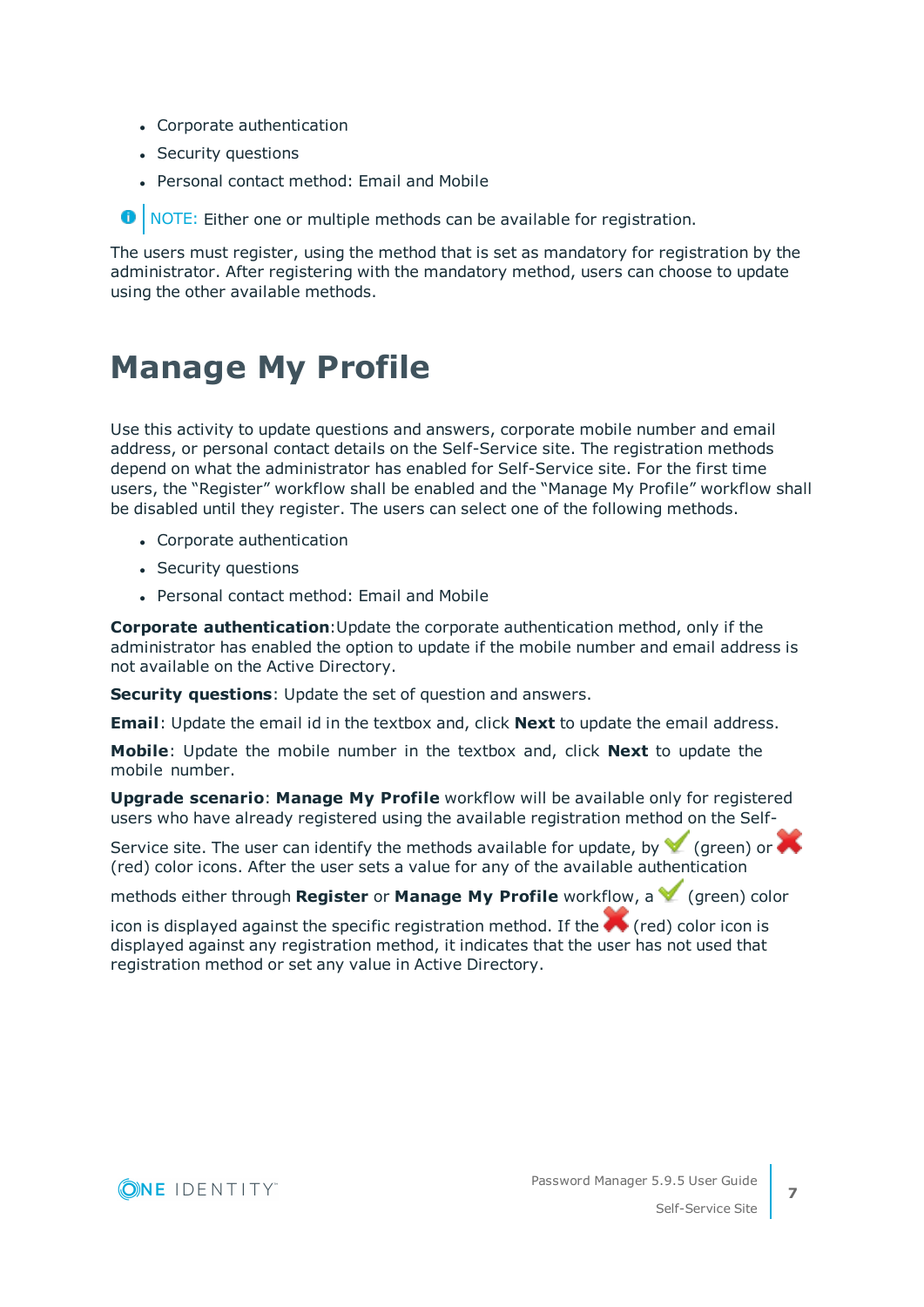# <span id="page-7-0"></span>**Creating and Updating User Profile**

To register with Password Manager, you need to create a user profile. A user profile is a series of security questions (Q&A), corporate mobile number and email address, and personal contact details to which you specify the appropriate information. Later, this information is used to authenticate users when using the Self-Service site to reset your forgotten passwords or unlock your account. When you create or update your user profile, ensure that nobody knows the correct answers to the Q&A profile questions. However, the registration methods depend on what the administrator has enabled for Self-Service site.

### *To create or update your user profile*

- 1. Connect to the Self-Service site by using the procedure outlined in [Connecting](#page-3-2) to [Self-Service](#page-3-2) Site on page 4.
- 2. On the **Home** page, click the [Register](#page-5-1) or [Manage](#page-6-0) My Profile link.
- <span id="page-7-1"></span>3. Follow the steps in the wizard to complete the task.

## **Using a Passcode to Create or Update Your Questions and Answers Profile**

If you have forgotten your password and, at the same time, are not registered with Password Manager or have forgotten your answers to security questions, you must obtain a temporary passcode from the help desk before you can create or update your Questions and Answers profile and reset your forgotten password.

### *To create or update your Q&A profile by using passcode*

- 1. Connect to the Self-Service site by using the procedure outlined in [Connecting](#page-3-2) to [Self-Service](#page-3-2) Site on page 4
- 2. On the **Home** page, click **I Have a Passcode**.
	- NOTE: HelpDesk may request you to check for a push notification through Starling 2FA application on your mobile.
- <span id="page-7-2"></span>1. Follow the steps in the wizard to complete the task.

## **Changing security questions language**

During registration, an unregistered user can view the **Change language** link using which the user can view and select one of the languages configured by the Administrator. When



**8**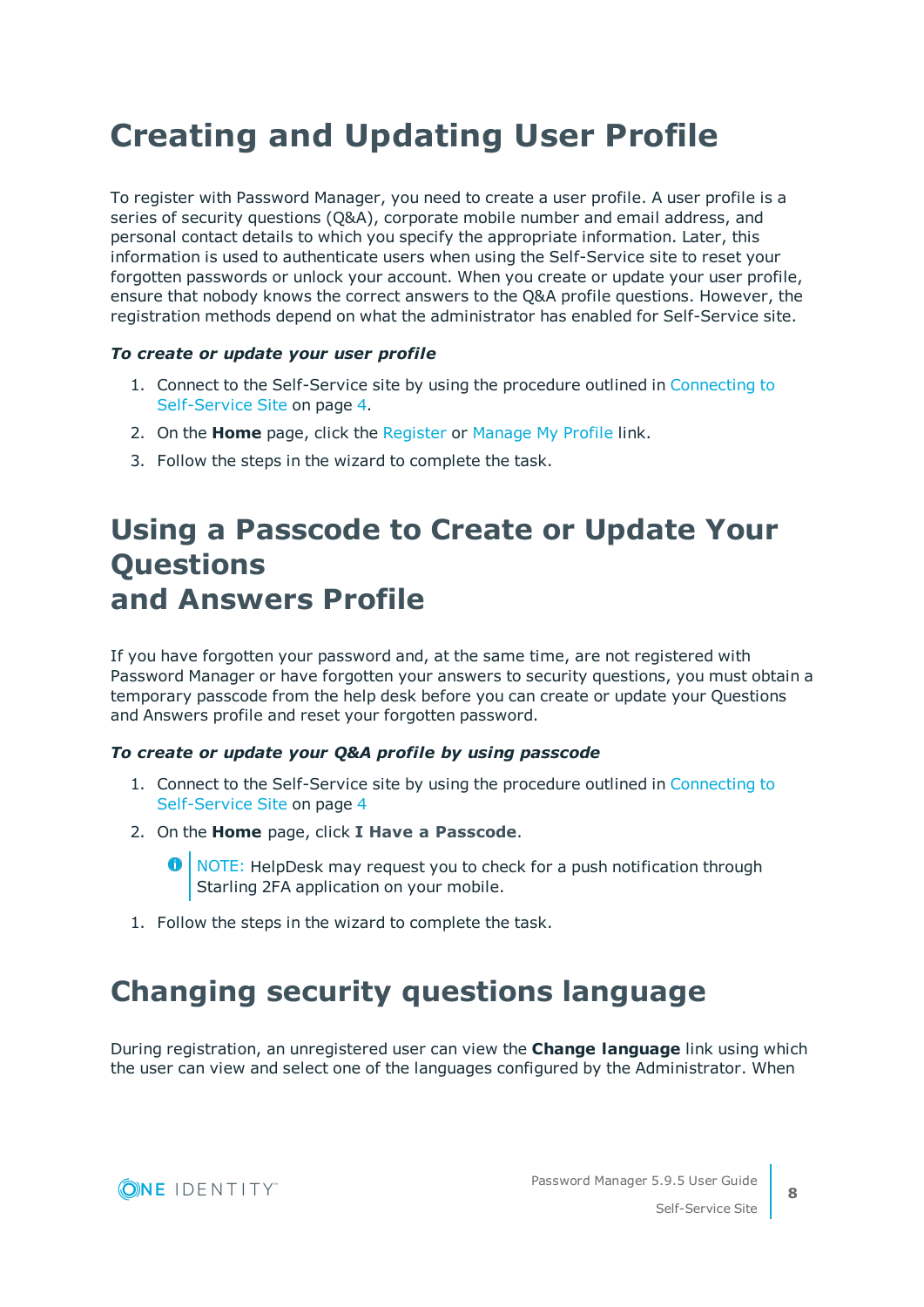the user chooses a different language, the security questions appear in the same language and the user can register the Q&A Profile in the chosen language.

For example, if an administrator has chosen the Default language as **English (United Kingdom)**, an unregistered user while trying to register will view the security questions in **English (United Kingdom)** as it is the configured default language and the user can change the language by clicking the **Change language** link and choose the preferred language for registration.

Both the registered and the unregistered users can view the **Change language** option in the following **Manage My profile** workflow, and in a custom action **Edit Q&A profile**.

NOTE: **Change language** link is available in the **Register** page only for the unregistered users.

# <span id="page-8-0"></span>**Resetting Your Password**

You can reset your forgotten password by using the Self-Service site, provided that you have the appropriate permissions to do so. Password Manager allows you to reset your password before you log on to the network (from the Windows logon screen), and when you are already logged on to the system.

Depending on the settings configured by your administrator, you can reset password in one or several systems, and provide either the same password or different passwords for selected systems.

### *To reset your password*

- 1. Connect to the Self-Service site by using the procedures outlined in [Connecting](#page-3-2) to [Self-Service](#page-3-2) Site on page 4.
- 2. On the **Home** page, click **Forgot My Password**.
- 3. Select one of the following methods to reset your password.
	- <sup>l</sup> **Corporate authentication**:Authenticate the users using corporate authentication method, only if the administrator has enabled the option to authenticate.
	- <sup>l</sup> **Security questions**: Select **Security questions** to authenticate and reset the password, by answering the questions configured during registration.
	- <sup>l</sup> **Personal contact method**: Select **Email** and, click **Get Passcode** to receive passcode on your registered email address. Type the passcode in **Passcode** text box and click **Next** to authenticate and reset the password.
	- **O** NOTE: Only selected methods display and are available for use to reset the password, which the administrator selects in Authentication Methods.
	- **O** NOTE: HelpDesk may request you to check for a push notification through Starling Two Factor application on your mobile.
- 4. Click **Next**.

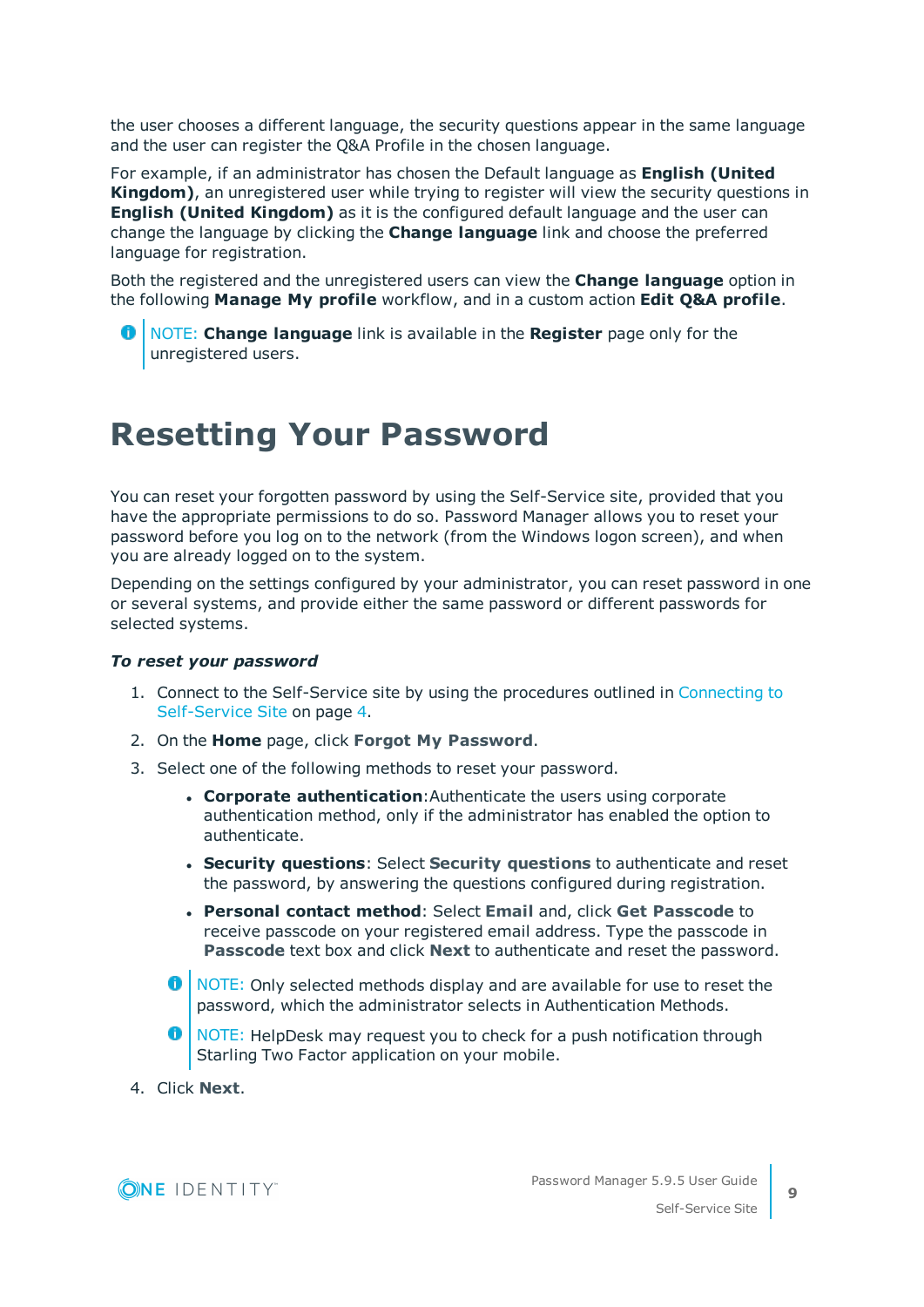5. Type and confirm your new password. Click **Next**. Your password was successfully reset.

# <span id="page-9-0"></span>**Changing Your Password**

You can change your password provided that you have the appropriate permissions to do so.

Depending on the settings configured by your administrator, you can change your password in one or several systems, and provide either the same password or different passwords for selected systems.

### *To change your password*

- 1. Connect to the Self-Service site by using the procedures outlined in [Connecting](#page-3-2) to [Self-Service](#page-3-2) Site on page 4.
- 2. On the **Home** page, click **Manage My Passwords**.
- <span id="page-9-1"></span>3. Follow the steps in the wizard to complete the task.

## **Unlocking Your Account**

You can unlock your account when it is locked, such as when you exceed the allowed number of attempts to enter the correct password.

6 NOTE: You can unlock your account only if the administrator has configured Password Manager to allow you to do it.

### *To unlock your account*

- 1. On the Windows logon screen, click the **Forgot My Password** button or command link to open the Self-Service Site**.**
- 2. On the **Enter Your User Name** page, type in your user name.

If you have entered only part of your user name, then you will be redirected to the Find Your Account page where you can select your account or search for it.

- 3. On the **Home** page, click **Unlock My Account**.
- 4. Follow the steps in the wizard to complete the task.

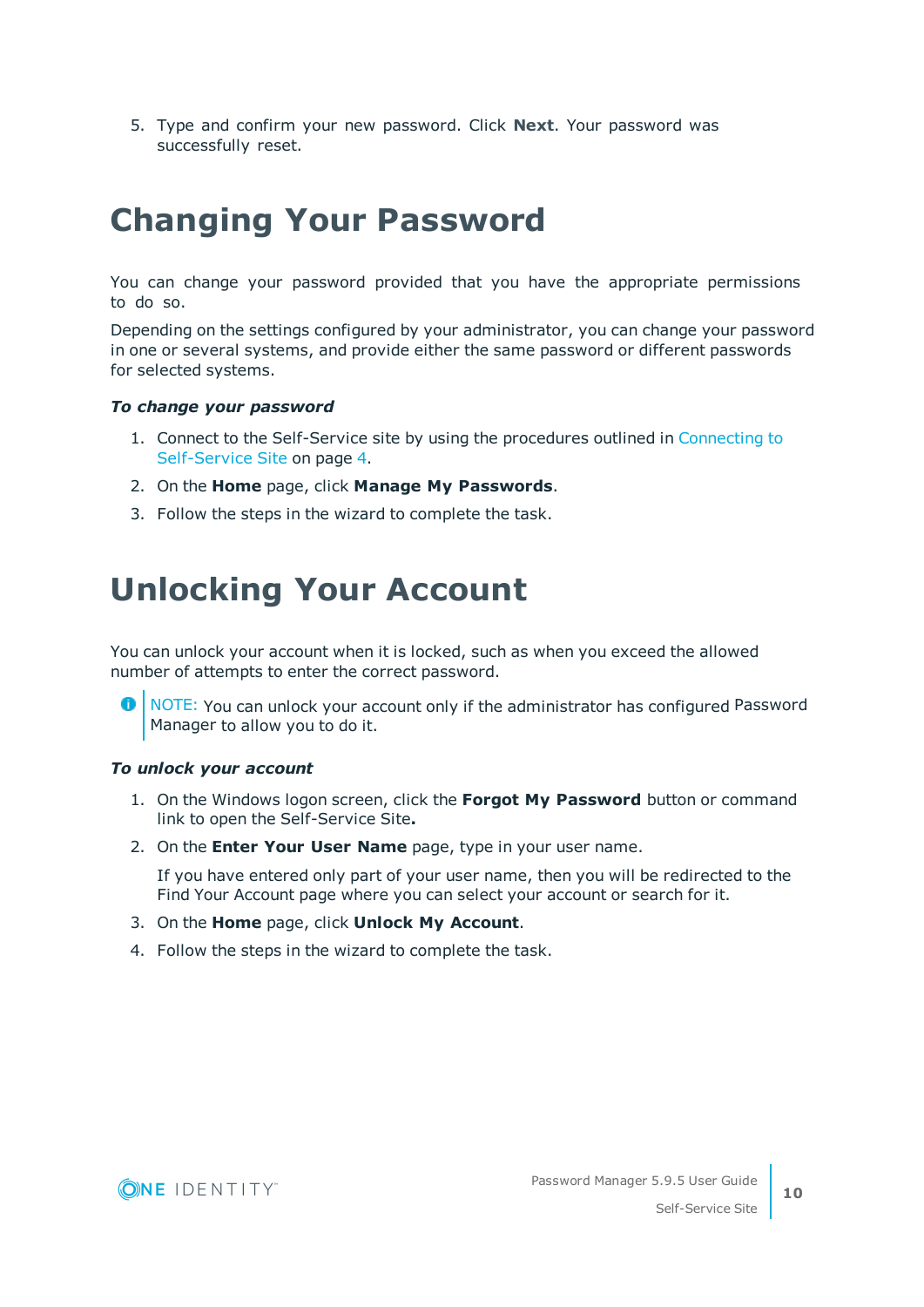# <span id="page-10-0"></span>**Configuring Your Notifications**

You can configure the Self-Service site to automatically send you email notifications when specified events occur.

**O** NOTE: You can change your notifications settings only if the administrator has configured Password Manager to allow you to do it.

## *To subscribe to event notifications*

- 1. Open the Self-Service site by using the procedure outlined in [Connecting](#page-3-2) to Self-[Service](#page-3-2) Site on page 4.
- 2. On the **Home** page, click **My Notifications**.
- <span id="page-10-1"></span>3. Follow the steps in the wizard to complete the task.

## **Changing User Interface Language**

The user interface resources of Password Manager are fully localized. You can easily change the user interface language.

**O** NOTE: This feature is available only in multilingual versions of Password Manager.

## *To change the user interface language*

- 1. On the navigation bar, click **the language link.**
- 2. In the **Select Language** dialog box, select your preferred language.

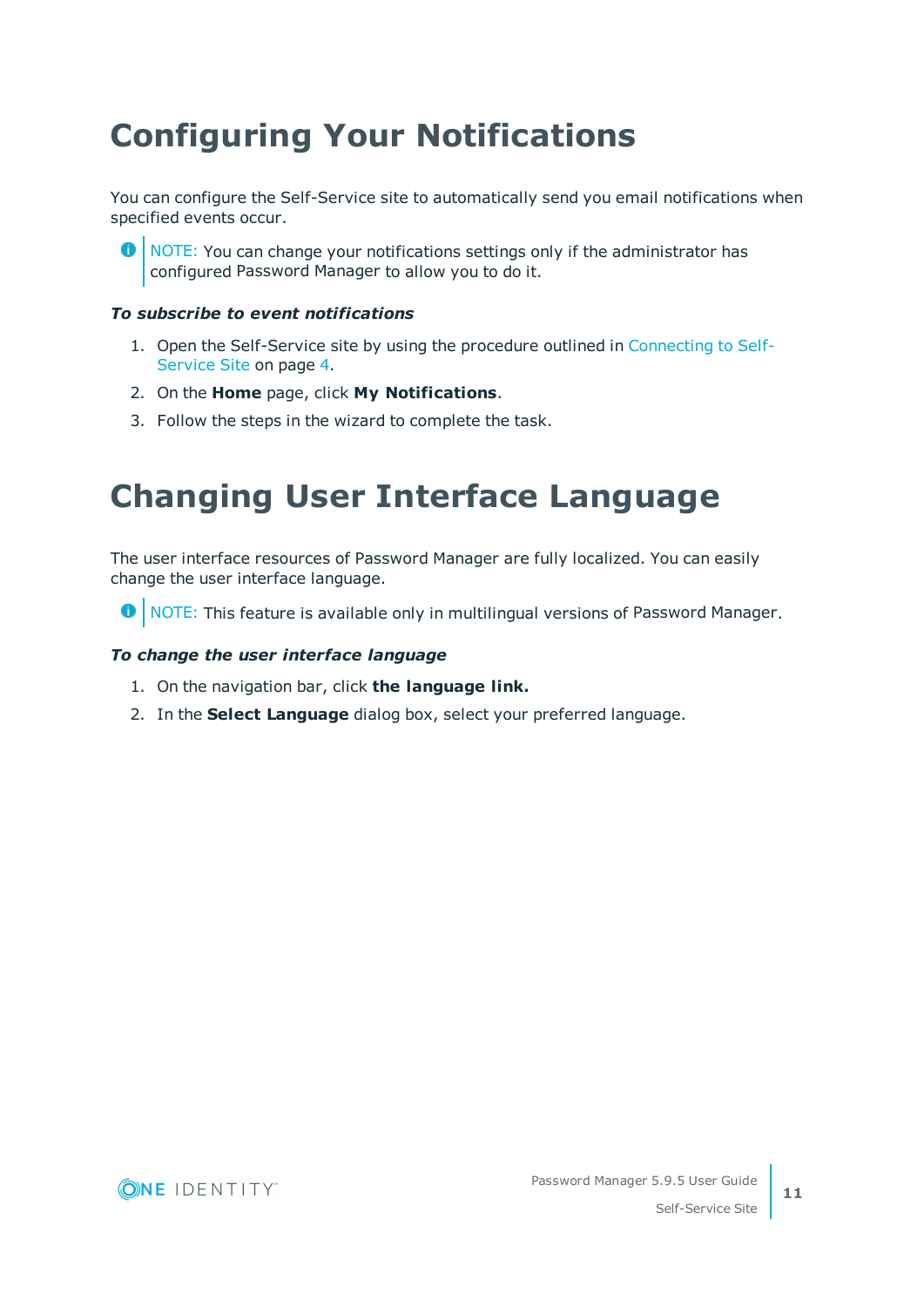# **Helpdesk Site**

- <span id="page-11-0"></span>• [Connecting](#page-11-1) to Helpdesk Site
- [Changing](#page-12-0) Managed User
- [Verifying](#page-12-1) User Identity
- Assigning [Temporary](#page-13-0) Passcodes
- Resetting User [Passwords](#page-14-0)
- [Unlocking](#page-14-1) User Account
- **.** [Unlocking](#page-15-0) User Questions and Answers Profile
- Enforcing Update of User's [Questions](#page-15-1) and Answers Profile

# <span id="page-11-1"></span>**Connecting to Helpdesk Site**

### *To connect to the Helpdesk site*

- Connect to the Helpdesk site by typing the Helpdesk site URL in the address bar of your Web browser. By default, the URL is http://<ComputerName>/PMHelpdesk/ (or http://<ComputerName>/PMHelpdeskADLDS/ for Password Manager for AD LDS version), where <ComputerName> is the name of the computer on which Password Manager is installed. You can obtain the URL path to the Helpdesk site from your system administrator.
- <sup>l</sup> On the logon page, enter your user name and password and click **Log on**.
- **O** NOTE: If Starling Two-Factor Authentication Join is enabled for helpdesk site, the helpdesk user will be prompted for a second level of authentication using Starling 2FA push notification.

### *To manage a user*

- 1. Connect to the Helpdesk site by using the procedure outlined above.
- 2. On the **Find User Account** page, type either part of user's first and/or last name, or both.
- 3. Under **Search Results**, click the user account matching the search criteria.
- 4. On the **Home** page, by default, you can perform the following tasks:

**O** NOTE: You can change the user interface language. For more information, see Changing User Interface [Language](#page-10-1) on page 11.

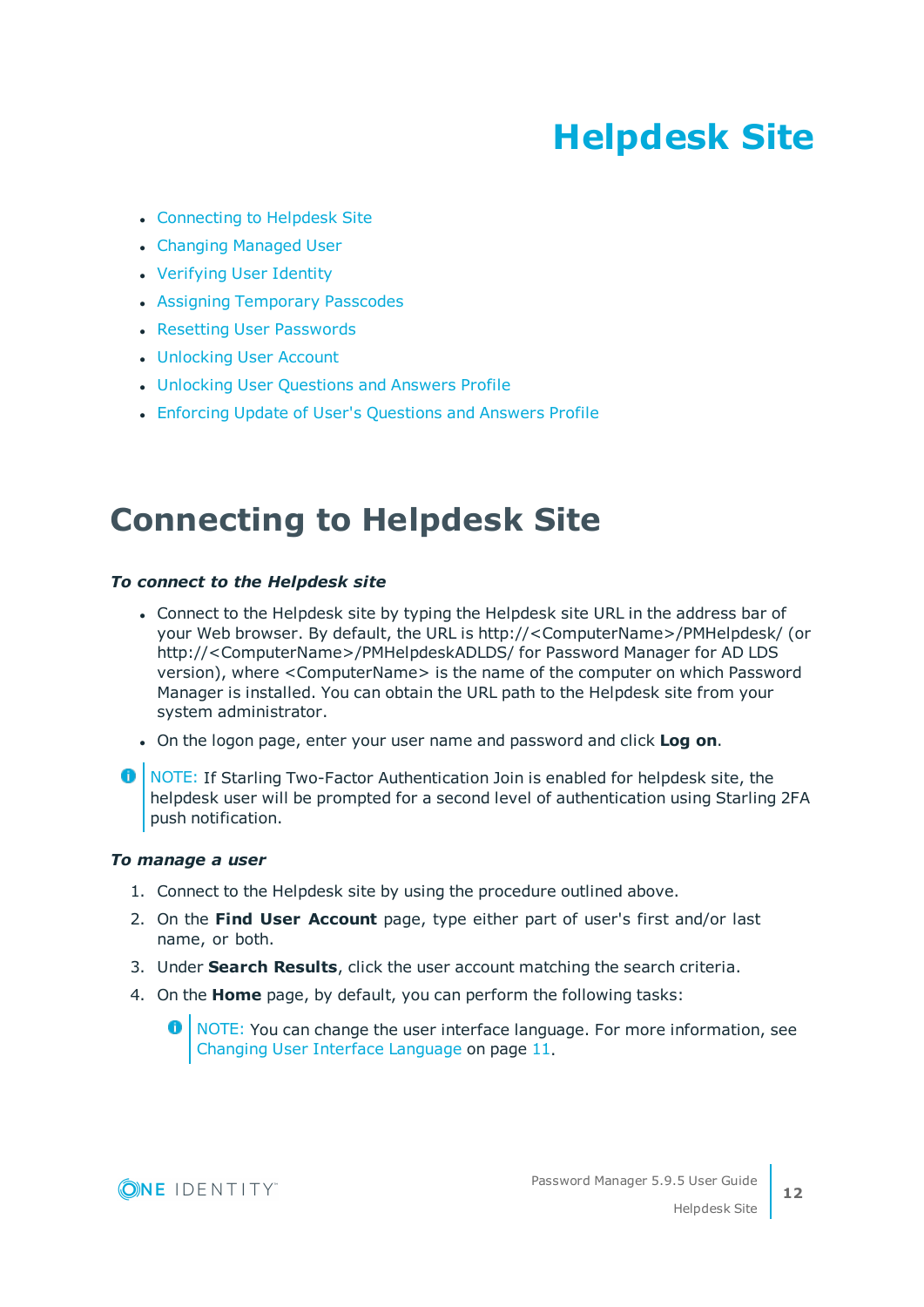## **Table 2:**

| <b>Task</b>                                   | <b>Reference</b>                                                              |
|-----------------------------------------------|-------------------------------------------------------------------------------|
| Verify identity of the user                   | Verifying User Identity on page 13                                            |
| Assign a temporary passcode to the user       | Assigning Temporary Passcodes on page<br>14                                   |
| Reset user's password                         | Resetting User Passwords on page 15                                           |
| Unlock user's account                         | Unlocking User Account on page 15                                             |
| Unlock user's Q&A profile                     | <b>Unlocking User Questions and Answers</b><br>Profile on page 16             |
| Require the user to update his Q&A<br>profile | <b>Enforcing Update of User's Questions</b><br>and Answers Profile on page 16 |

# <span id="page-12-0"></span>**Changing Managed User**

### *To change the managed user*

- 1. Click the user name displayed next to the task name being performed.
- 2. Click the **Change user** link.
- 3. On the **Find User Account** page, type either part of user's first and/or last name, or both.
- <span id="page-12-1"></span>4. Under **Search Results**, click the user account matching the search criteria.

# **Verifying User Identity**

Before performing any password management task, you must verify identity of the user.

### *To verify identity of a user*

- 1. Open the **Home** page by using the procedure outlined in [Connecting](#page-11-1) to Helpdesk Site on [page](#page-11-1) 12.
- 2. On the **Home** page, click **Verify User Identity**.
- 3. On the **Verify User Identity** page, select one of the following methods to authenticate.
	- **. Corporate authentication:** Authenticate the users using corporate authentication method, only if the administrator has enabled the option to authenticate.

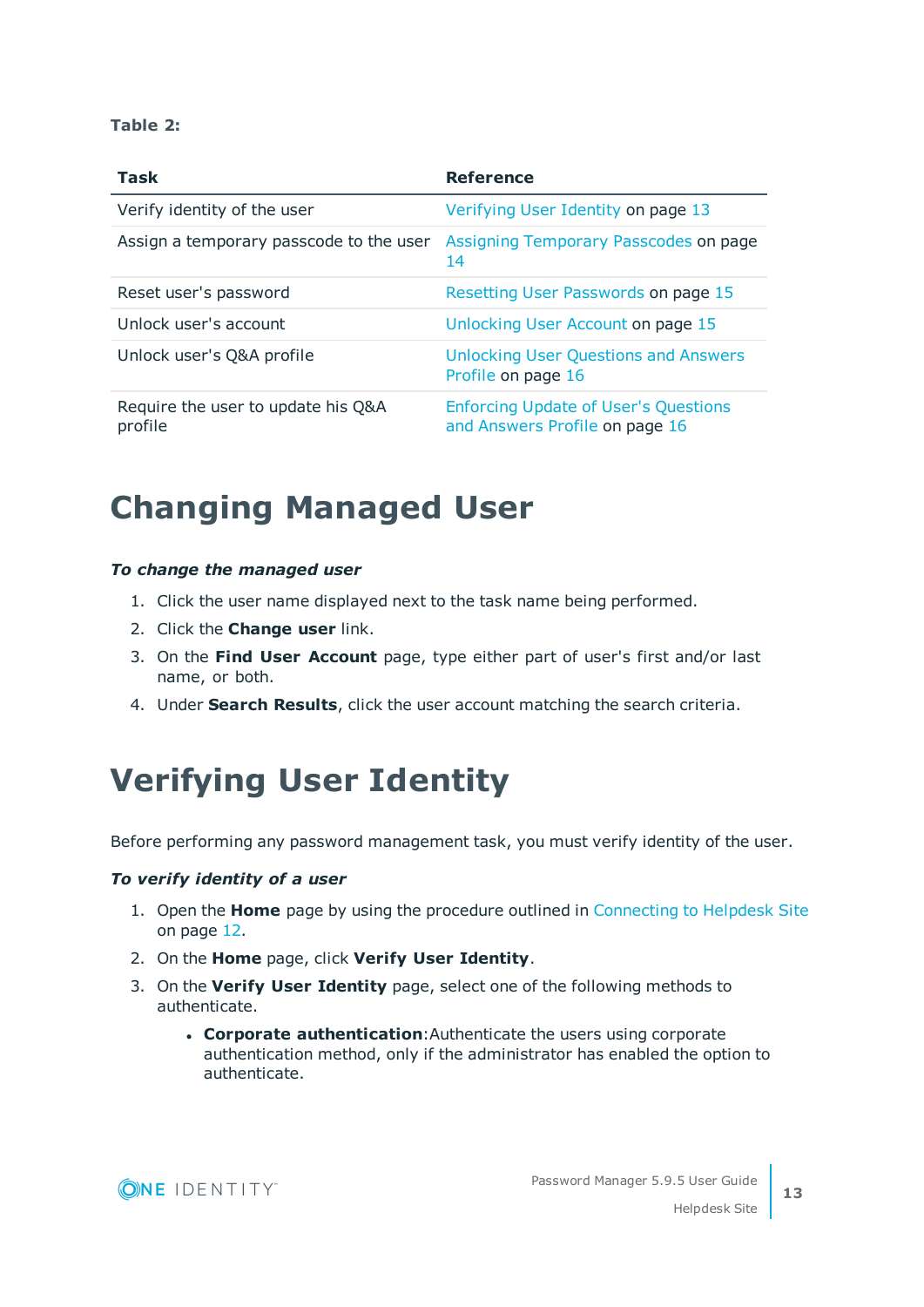- <sup>l</sup> **Security questions**: Select **Security questions** to authenticate and reset the password, by answering the questions configured during registration.
- <sup>l</sup> **Personal contact method**: Select **Email** and, click **Get Passcode** to receive passcode on your registered email address. Type the passcode in **Passcode** text box and click **Next** to authenticate and reset the password.
- **O** NOTE: Only selected methods display and are available for use to verify user account, which the administrator selects in Authentication Methods.
- <span id="page-13-0"></span>4. Click **Next** to review the results on the status page.

## **Assigning Temporary Passcodes**

If a user has forgotten the password and, at the same time, has not yet registered with Password Manager, or has forgotten his answers to security questions, the user cannot create or update a personal Q&A profile, or otherwise use Password Manager. To register with Password Manager, and access its self-service functionality, the user must obtain a personal temporary passcode which must be used within the specified period to complete the registration procedure.

You can assign temporary passcodes to users provided that you have the appropriate permissions.

### *To assign a temporary passcode to a user*

- 1. Open the **Home** page by using the procedure outlined in [Connecting](#page-11-1) to Helpdesk Site on [page](#page-11-1) 12.
- 2. On the **Home** page, click **Assign Passcode**.
- 3. On the **Assign Passcode** page, read the temporary passcode to the user. Let the user know the passcode's expiration period.
	- NOTE: On the Password Manager administration site, if the **Send passcode using Starling push notification** option is enabled by the administrator, then the passcode is sent using a push notification to user's mobile device. The HelpDesk user must inform the user, that the passcode will be sent through a push notification on Starling 2FA application.
- 4. Click **Next** to review the results on the status page.
	- NOTE: Passcode expiration time is a period within which a newly generated passcode is valid. Users must update or create their Q&A profiles by using this passcode within the specified period.

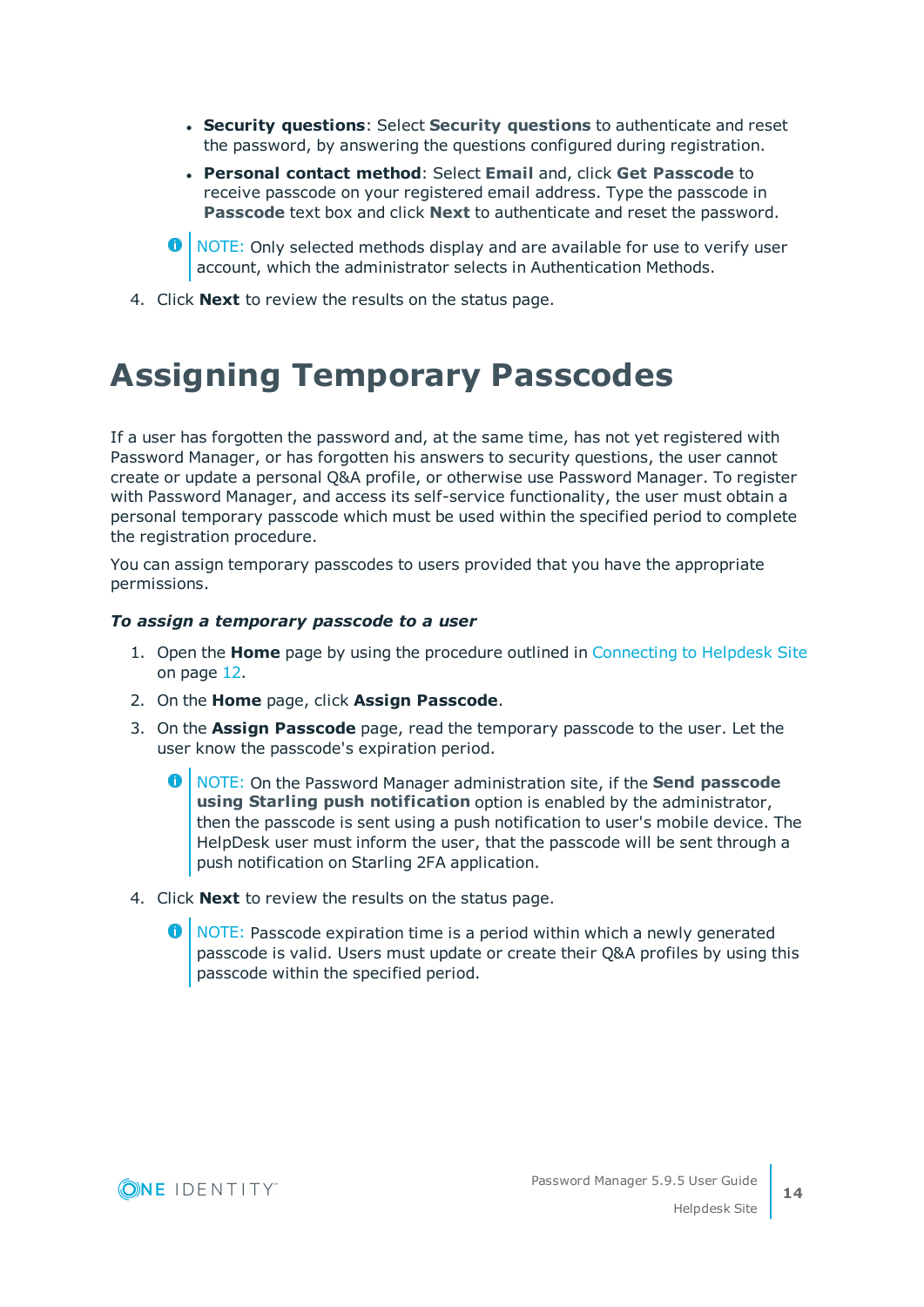# <span id="page-14-0"></span>**Resetting User Passwords**

If a user has forgotten his password, you can reset the password for this user, provided that you have the appropriate permissions.

## *To reset user's password*

- 1. Connect to the Helpdesk site by using the procedure outlined in [Connecting](#page-11-1) to [Helpdesk](#page-11-1) Site on page 12.
- 2. On the **Home** page, click **Reset Password**.
- 3. Type user's answer(s) and click **Next**. **Reset Password** page appears.
- 4. In Reset Password page, select one of the following options to reset the password.
	- a. **Use the following auto generated password**: An auto generated password suggestion displays in text box. The user can use this password and store it in a secure location for later use.
	- b. **Enter the password manually**: The user can select this option to set a password manually. After selecting this option, type the password in the text box and, confirm the password. Click **Next**.
	- $\bullet$ NOTE: On the Password Manager administration site, if the **Send password using Starling push notification** option is enabled by the administrator, then the password is sent using a push notification to user's mobile device. In this case, the HelpDesk user need not use the above options to reset the password. However the HelpDesk user must inform the user, that the password will be sent through a push notification on Starling 2FA application.
- 5. After successful password reset, **Password was successfully reset** message appears.

# <span id="page-14-1"></span>**Unlocking User Account**

If user's account is locked out, you can unlock the account, provided that you have the appropriate permissions.

## *To unlock user's account*

- 1. Open the **Home** page by using the procedure outlined in [Connecting](#page-11-1) to Helpdesk Site.
- 2. On the **Home** page, click **Unlock Account**.
- 3. On the **Unlock Account** page, select one of the following methods to authenticate.
	- <sup>l</sup> **Corporate authentication**:Authenticate the users using corporate authentication method, only if the administrator has enabled the option to authenticate.

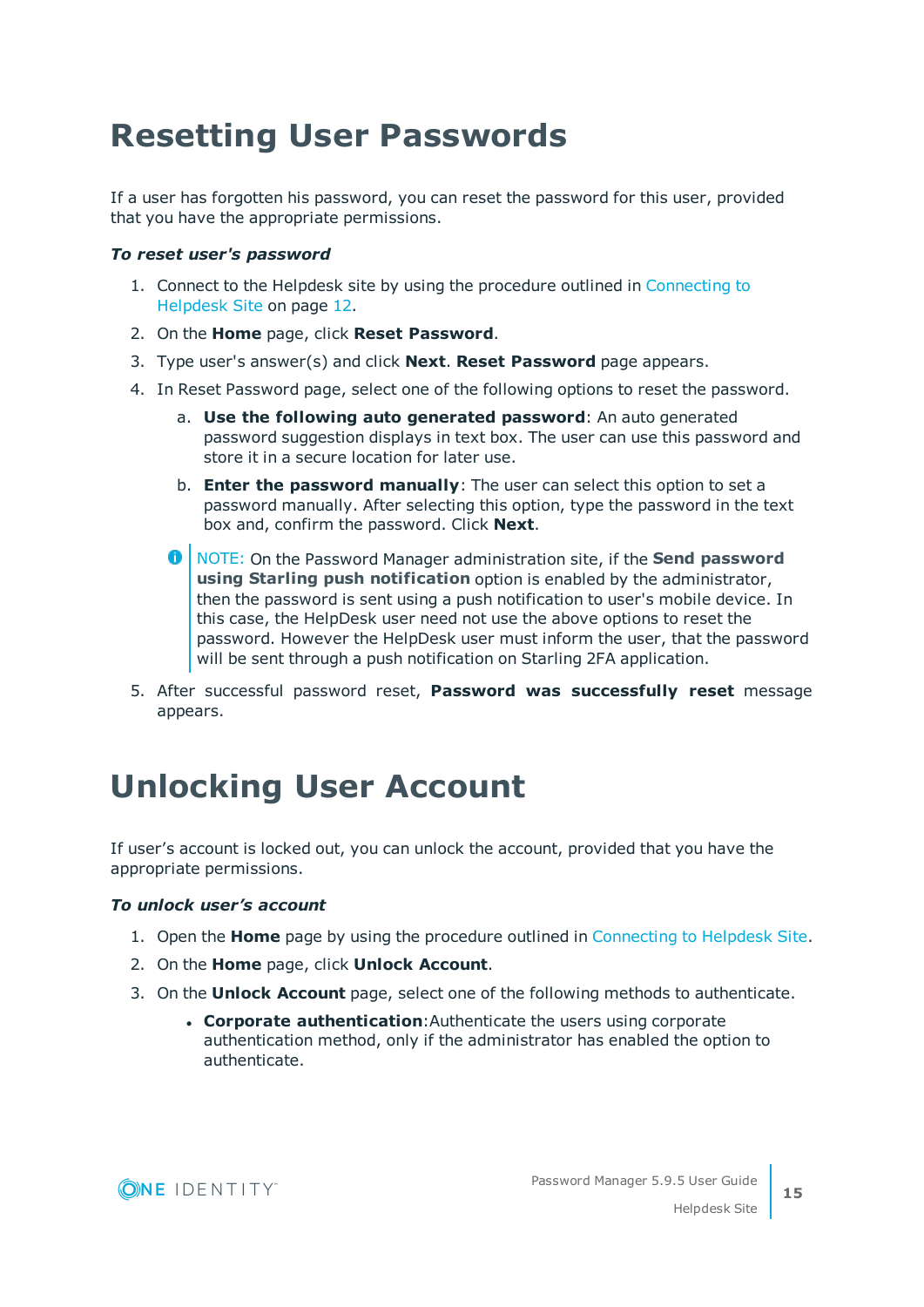- <sup>l</sup> **Security questions**: Select **Security questions** to authenticate and reset the password, by answering the questions configured during registration.
- <sup>l</sup> **Personal contact method**: Select **Email** and, click **Get Passcode** to receive passcode on your registered email address. Type the passcode in **Passcode** text box and click **Next** to authenticate and reset the password.
- **O** NOTE: Only selected methods display and are available for use to unlock the account, which the administrator selects in Authentication Methods.

# <span id="page-15-0"></span>**Unlocking User Questions and Answers Profile**

If user's Questions and Answers profile is locked, you can unlock the profile, provided that you have the appropriate permissions.

## *To unlock user's Questions and Answers profile*

- 1. Open the **Home** page by using the procedure outlined in [Connecting](#page-11-1) to Helpdesk Site on [page](#page-11-1) 12.
- 2. On the **Home** page, click **Unlock Q&A Profile**.
- <span id="page-15-1"></span>3. Follow the steps in the wizard to complete the task.

# **Enforcing Update of User's Questions and Answers Profile**

If user's Questions and Answers profile does not comply with the current Q&A profile policy, you can require the user to update the Q&A profile, provided that you have the appropriate permissions.

## *To enforce update of user's Question and Answers profile*

- 1. Open the **Home** page by using the procedure outlined in [Connecting](#page-11-1) to Helpdesk Site on [page](#page-11-1) 12.
- 2. On the **Home** page, click **Enforce Update of Q&A Profile**.
- 3. Follow the steps in the wizard to complete the task.